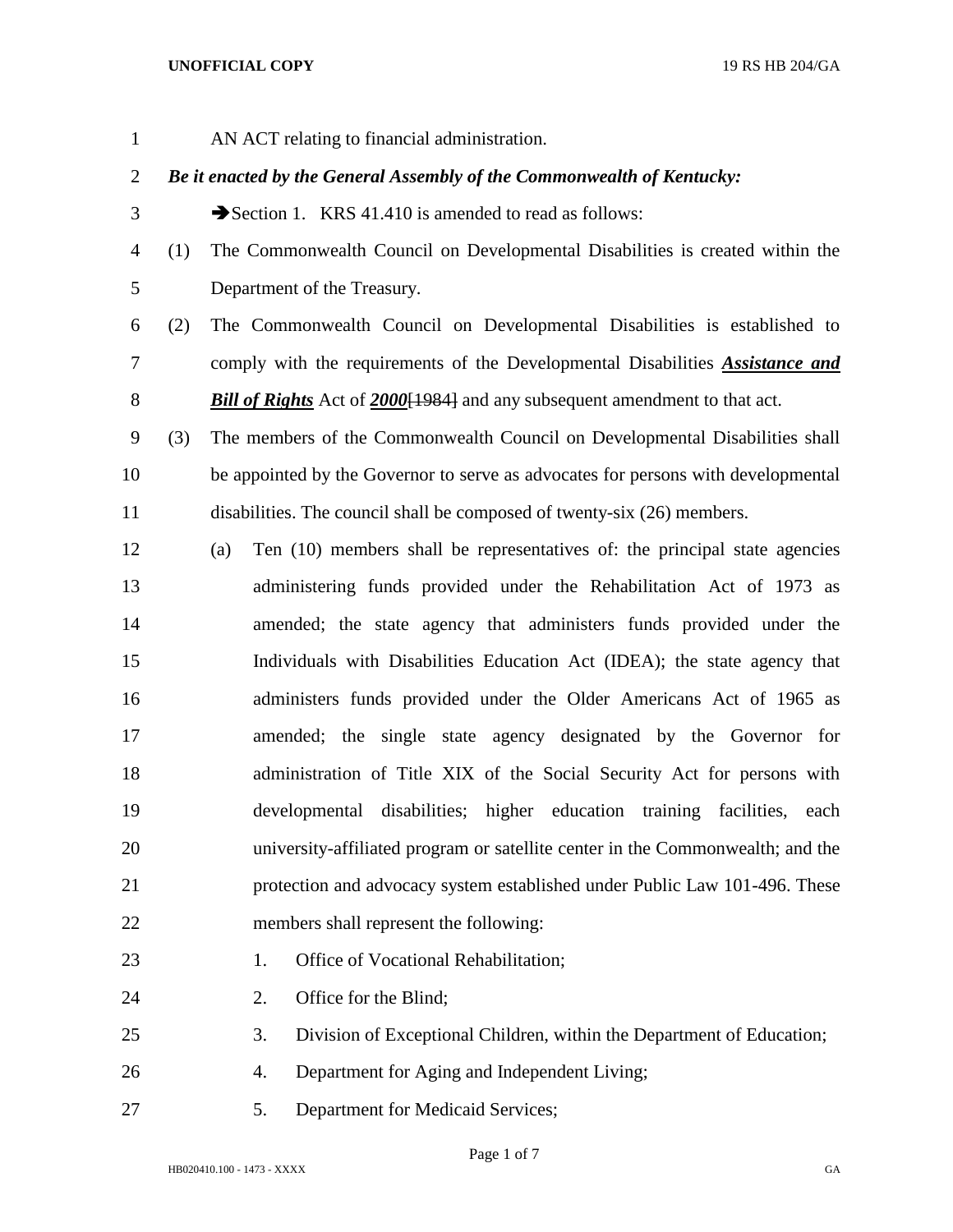- 6. Department of Public Advocacy, Protection and Advocacy Division; 7. University-affiliated programs; 8. Local and nongovernmental agencies and private nonprofit groups concerned with services for persons with developmental disabilities; 9. Department for Behavioral Health, Developmental and Intellectual Disabilities; and 10. Department for Public Health, Division of Maternal and Child Health. (b) At least sixty percent (60%) of the members of the council shall be composed of persons with developmental disabilities or the parents or guardians of persons, or immediate relatives or guardians of persons with mentally impairing developmental disabilities, who are not managing employees or persons with ownership or controlling interest in any other entity that receives funds or provides services under the Developmental Disabilities *Assistance and Bill of Rights* Act of *2000*[1984] as amended and who are not employees of a state agency that receives funds or provides services under this section. Of these members, five (5) members shall be persons with developmental disabilities, and five (5) members shall be parents or guardians of children with developmental disabilities or immediate relatives or guardians of adults with mentally impairing developmental disabilities who cannot advocate for themselves. Six (6) members shall be a combination of individuals in these two (2) groups, and at least one (1) of these members shall be an immediate relative or guardian of an institutionalized or previously institutionalized person with a developmental disability or an individual with a developmental disability who resides in an institution or who previously resided in an institution. (c) Members not representing principal state agencies shall be appointed for a
- term of three (3) years. Members shall serve no more than two (2) consecutive
	- HB020410.100 1473 XXXX GA

Page 2 of 7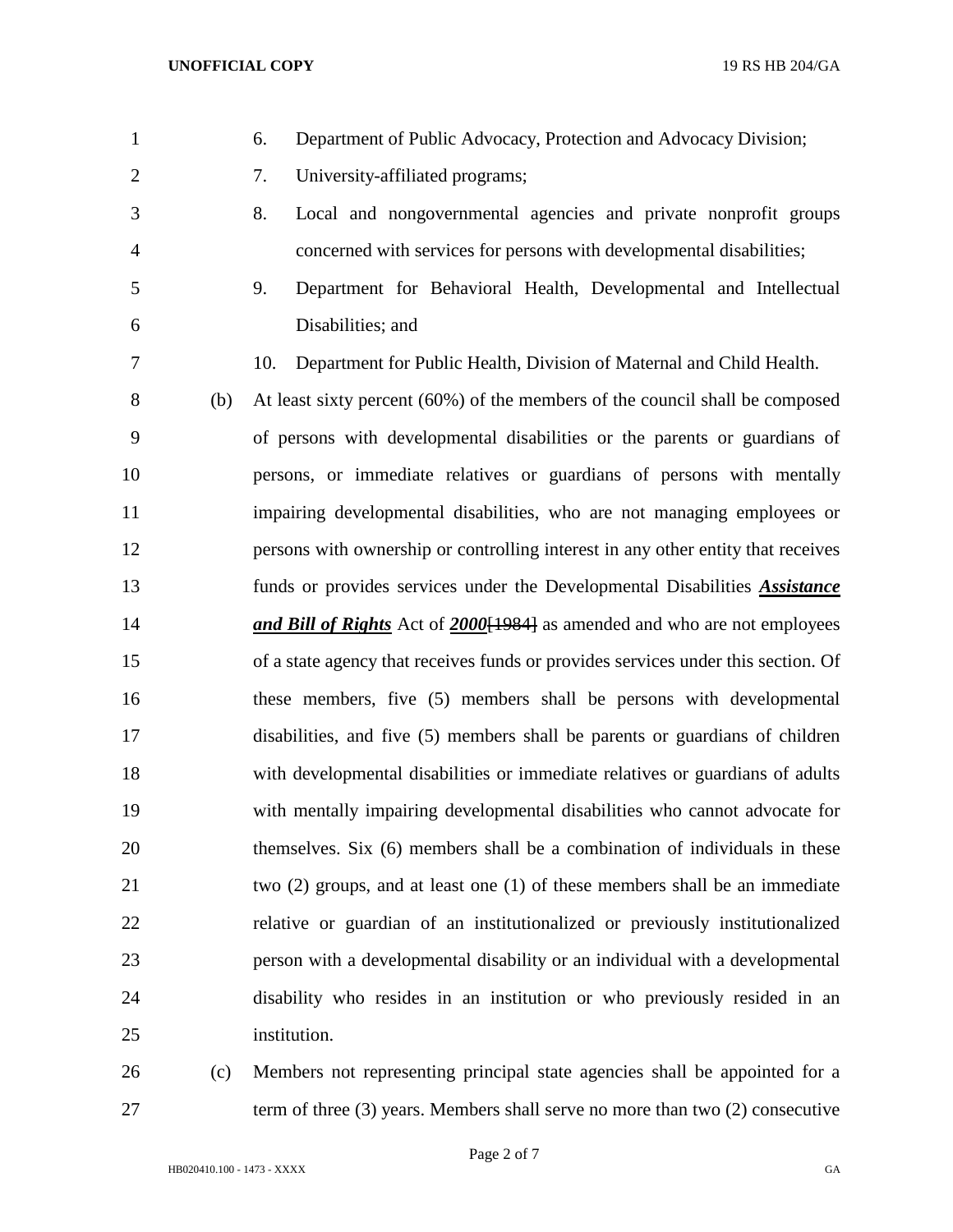1 three (3) year terms. Members shall serve until their successors are appointed or until they are removed for cause.

 (d) The council shall elect its own chair, adopt bylaws, and operate in accordance with its bylaws. Members of the council who are not state employees shall be reimbursed for necessary and actual expenses. The Department of the Treasury shall provide personnel adequate to ensure that the council has the capacity to fulfill its responsibilities. The council shall be headed by an executive director. If the executive director position becomes vacant, the council shall be responsible for the recruitment and hiring of a new executive director.

(4) The Commonwealth Council on Developmental Disabilities shall:

- (a) Develop and implement the state plan as required by Part B of the Developmental Disabilities *Assistance and Bill of Rights* Act of *2000*[1984], as amended, with a goal of development of a coordinated consumer and family centered focus and direction, including the specification of priority 16 services required by that plan;
- (b) Monitor, review, and evaluate, not less often than annually, the implementation and effectiveness of the state plan in meeting the plan's objectives;
- (c) To the maximum extent feasible, review and comment on all state plans that relate to persons with developmental disabilities;
- (d) Submit to the Department of the Treasury and the Secretary of the United States Department of Health and Human Services any periodic reports on its activities as required by the United States Department of Health and Human Services and keep records and afford access as the Department of the Treasury finds necessary to verify the reports;
- 

(e) Serve as an advocate for individuals with developmental disabilities and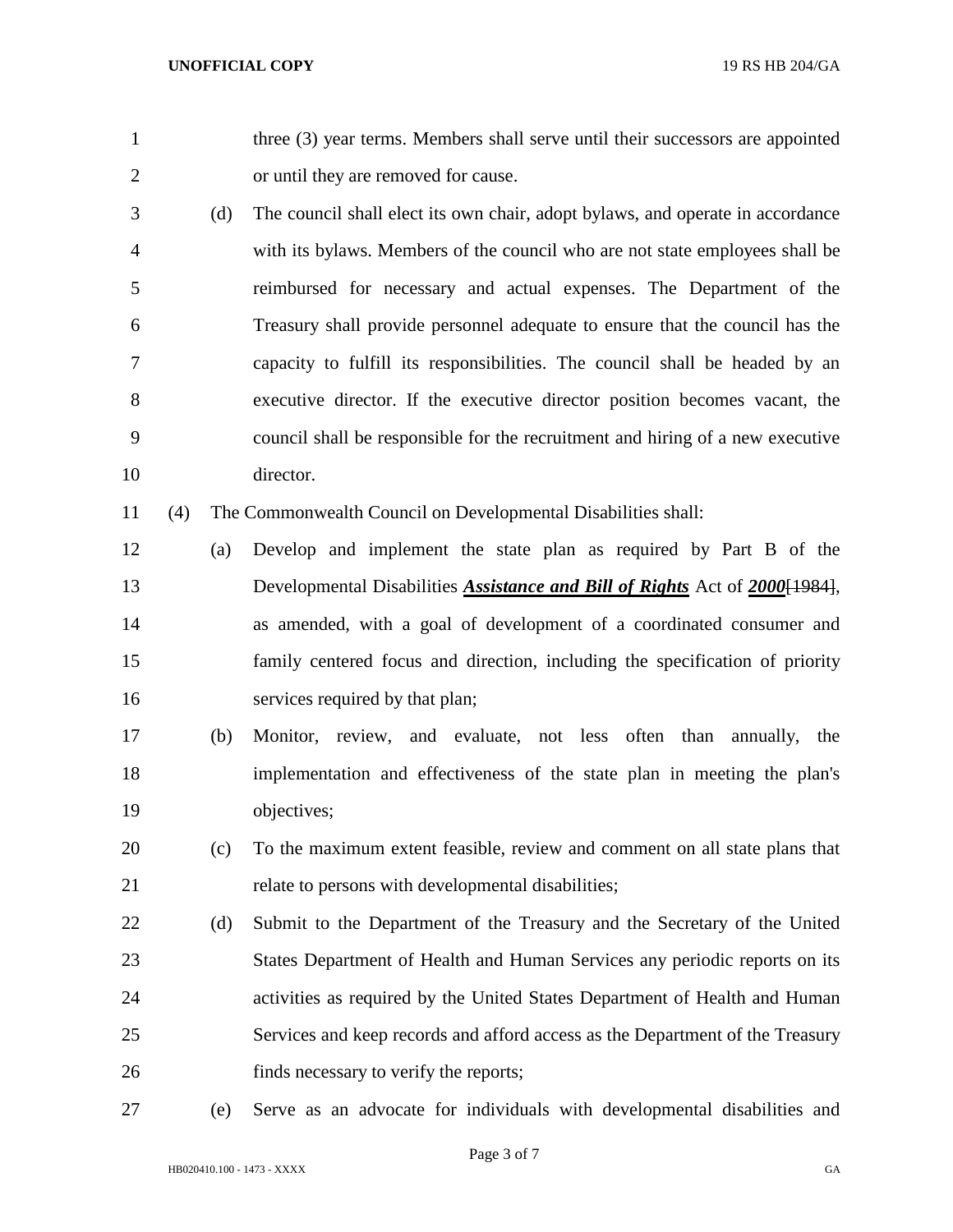| 1              |     | conduct programs, projects, and activities that promote systematic change and       |
|----------------|-----|-------------------------------------------------------------------------------------|
| $\overline{2}$ |     | capacity building;                                                                  |
| 3              | (f) | Examine, not less than once every five (5) years, the provision of and need for     |
| 4              |     | federal and state priority areas to address, on a statewide and comprehensive       |
| 5              |     | basis, urgent needs for services, supports, and other assistance for individuals    |
| 6              |     | with developmental disabilities and their families; and                             |
| 7              | (g) | Prepare, approve, and implement a budget that includes amounts paid to the          |
| 8              |     | state under the Developmental Disabilities <b>Assistance and Bill of Rights</b> Act |
| 9              |     | of 2000[1984], as amended, to fund all programs, projects, and activities           |
| 10             |     | under that Act.                                                                     |
| 11             |     | SECTION 2. A NEW SECTION OF KRS CHAPTER 41 IS CREATED TO                            |
| 12             |     | <b>READ AS FOLLOWS:</b>                                                             |
| 13             | (I) | As used in this section, "STABLE Kentucky account" has the same definition as       |
| 14             |     | <u>set forth in KRS 164A.260.</u>                                                   |
| 15             | (2) | The Department of the Treasury shall be responsible for administering and           |
| 16             |     | promoting STABLE Kentucky accounts.                                                 |
| 17             | (3) | In order to ensure that the program is administered in a cost-effective manner,     |
| 18             |     | the Department of the Treasury may enter into any cooperative agreements,           |
| 19             |     | <u>contracts, or similar instruments with:</u>                                      |
| 20             | (a) | Other states which administer programs created under 26 U.S.C. sec. 529A;           |
| 21             | (b) | <b>Other agencies or departments of the Commonwealth; or</b>                        |
| 22             | (c) | A nonprofit organization tasked with providing services to individuals who          |
| 23             |     | <b>are eligible for a STABLE Kentucky account.</b>                                  |
| 24             |     | Section 3. KRS 393A.020 is amended to read as follows:                              |
| 25             |     | This chapter shall not apply to:                                                    |
| 26             | (1) | Property held, due, and owing in a foreign country if the transaction out of which  |
| 27             |     | the property arose was a foreign transaction;                                       |

Page 4 of 7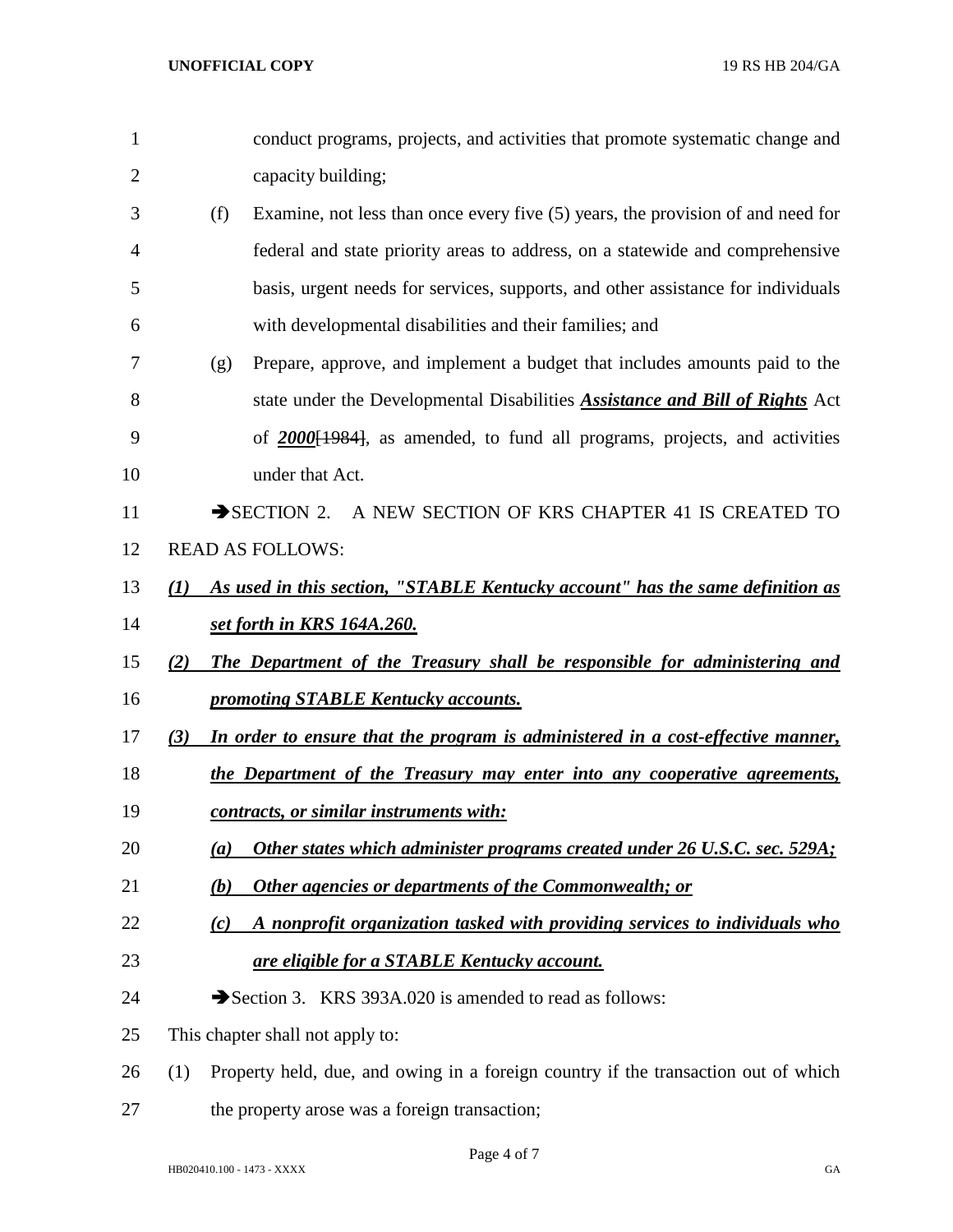(2) Money, funds, or any other intangible property held by or owing: 2 (a) To a nonprofit exempt under Section  $501(c)(3)$  of the Internal Revenue Code;  $3 \qquad \qquad \text{or}$  (b) For any minerals or other raw materials capable of being used for fuel in the course of manufacturing, processing, production, or mining; *or (c) For any mineral proceeds;* (3) Wages or salaries of fifty dollars (\$50) or less that are not claimed by an employee within one (1) year of the date the wages or salaries are earned, unless the amounts are held on a payroll card; (4) Moneys in inmate accounts and prisoner canteen accounts held by jailer under KRS 441.137; or (5) Funds held in a lawyer IOLTA trust account under Supreme Court Rule 3.830. 13 Section 4. KRS 393A.330 is amended to read as follows: (1) Except as otherwise provided in this section, on filing a report under KRS 393A.220, the holder shall pay or deliver to the administrator the property described in the report. (2) If property in a report under KRS 393A.220 is an automatically renewable deposit and a penalty or forfeiture in the payment of interest would result from paying the deposit to the administrator at the time of the report, the date for payment of the property to the administrator is extended until a penalty or forfeiture no longer would result from payment, if the holder informs the administrator of the extended date. (3) Tangible property in a safe-deposit box shall not be delivered to the administrator until one hundred twenty (120) days after filing the report under KRS 393A.220. (4) If property reported to the administrator under KRS 393A.220 is a security, the administrator may: (a) Make an endorsement, instruction, or entitlement order on behalf of the

Page 5 of 7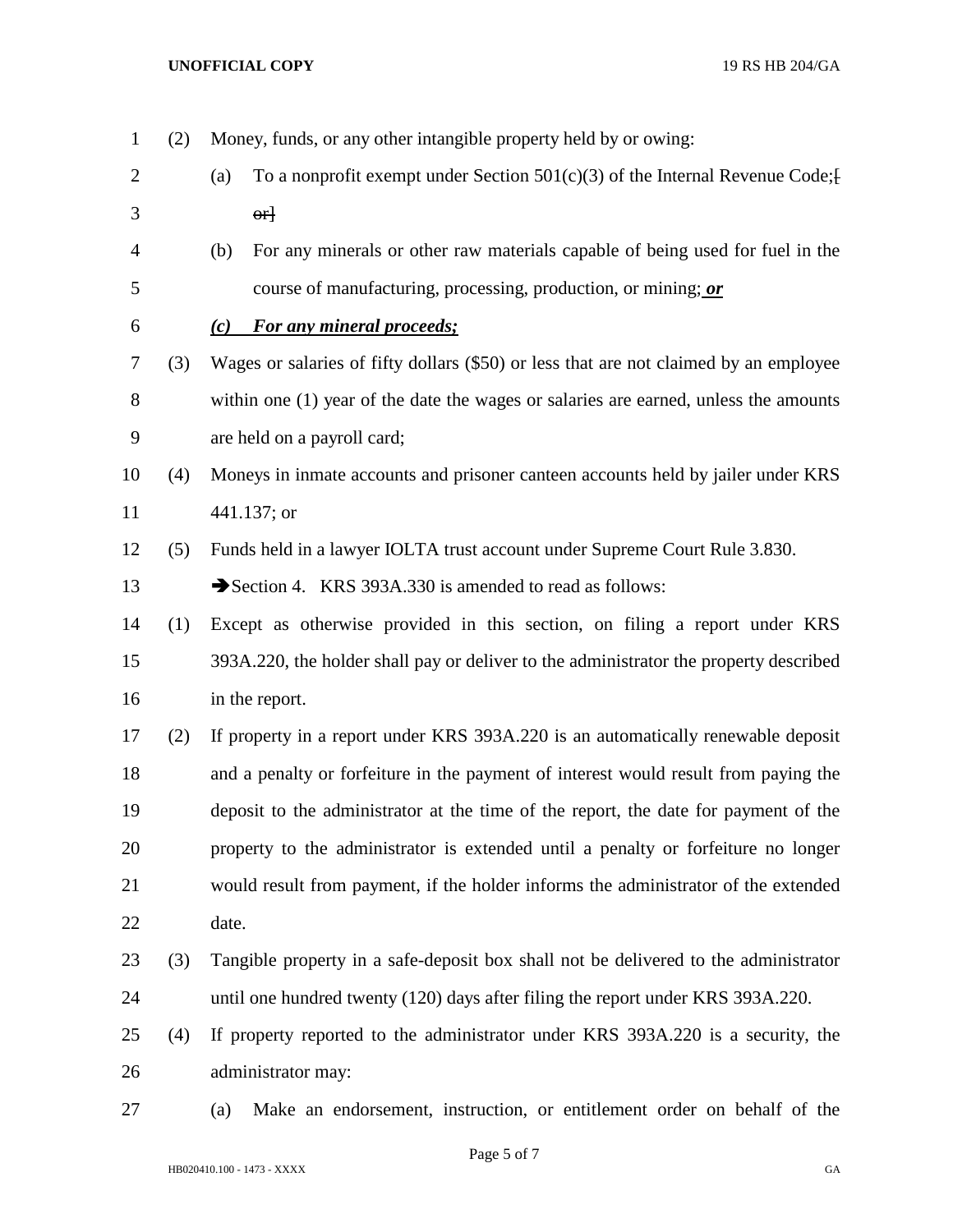**UNOFFICIAL COPY** 19 RS HB 204/GA

| $\mathbf{1}$   |               | apparent owner to invoke the duty of the issuer, its transfer agent, or the             |
|----------------|---------------|-----------------------------------------------------------------------------------------|
| $\mathbf{2}$   |               | securities intermediary to transfer the security; or                                    |
| $\mathfrak{Z}$ |               | Dispose of the security under KRS 393A.410.<br>(b)                                      |
| $\overline{4}$ | (5)           | If the holder of property reported to the administrator under KRS 393A.220 is the       |
| 5              |               | issuer of a certificated security, the administrator may obtain a replacement           |
| 6              |               | certificate in physical or book-entry form under KRS 355.8-405. An indemnity            |
| 7              |               | bond shall not be required.                                                             |
| $8\,$          | (6)           | The administrator shall establish procedures for the registration, issuance, method     |
| 9              |               | of delivery, transfer, and maintenance of securities delivered to the administrator by  |
| 10             |               | a holder.                                                                               |
| 11             | (7)           | An issuer, holder, and transfer agent or other person acting under this section under   |
| 12             |               | instructions of and on behalf of the issuer or holder shall not be liable to the        |
| 13             |               | apparent owner for, and shall be indemnified by the state against, a claim arising      |
| 14             |               | with respect to property after the property has been delivered to the administrator.    |
| 15             | (8)           | A holder shall not be required to deliver to the administrator a security identified by |
| 16             |               | the holder as a non-freely transferable security. If the administrator or holder        |
| 17             |               | determines that a security is no longer a non-freely transferable security, the holder  |
| 18             |               | shall deliver the security on the next regular date prescribed for delivery of          |
| 19             |               | securities under this chapter. The holder shall make a determination annually           |
| 20             |               | whether a security identified in a report filed under KRS 393A.220 as a non-freely      |
| 21             |               | transferable security is no longer a non-freely transferable security.                  |
| 22             | $\mathcal{Q}$ | If property reported to the administrator is virtual currency, the holder shall<br>(a)  |
| 23             |               | liquidate the virtual currency and remit the proceeds to the administrator.             |
| 24             |               | The liquidation shall occur anytime within ninety (90) days prior to the<br><u>(b)</u>  |
| 25             |               | <u>filing of the report under KRS 393A.220.</u>                                         |
| 26             |               | The owner shall not have recourse against the holder or the administrator<br>(c)        |
| 27             |               | to recover any gain in value that occurs after the liquidation of the virtual           |
|                |               |                                                                                         |

Page 6 of 7